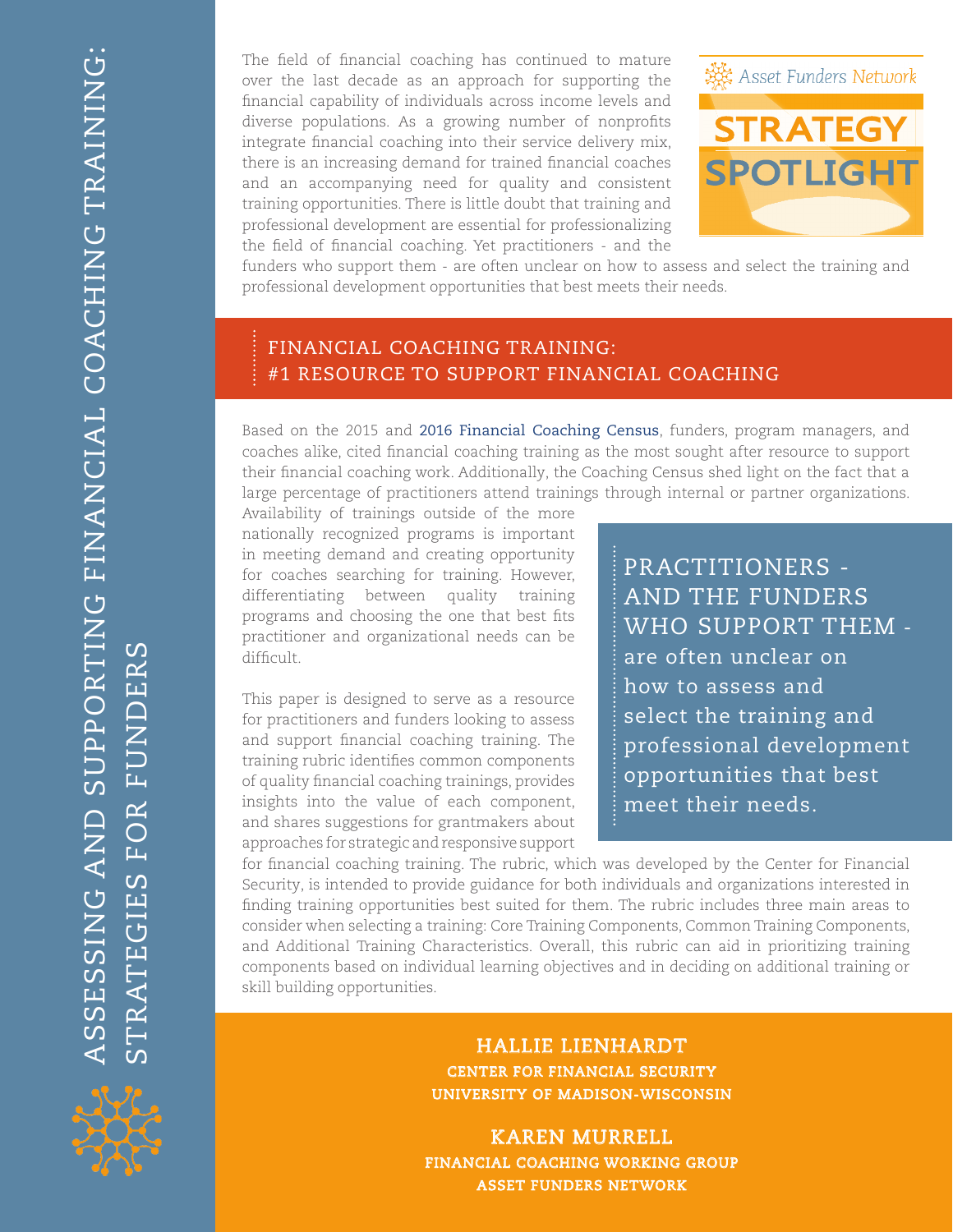### Core Training Components: Essential Features of a Financial Coaching Training

Every quality financial coaching training includes financial coaching skills paired with practice and coaching theory. Although many quality trainings may include additional components, these two features are essential to even the most basic, introductory financial coaching training.

### Coaching Skills & Practice

A financial coach serves as a facilitator, supporting clients as they set their own goals, develop plans, and experience growth and learning. This collaborative training process requires a variety of interpersonal skills and communication techniques. including:

- $\blacktriangleright$  Actively listening to what clients say in order to be aware of the deeper significance to their values, behavior patterns, and strengths, and to increase clients' self-awareness;
- h Asking thought-provoking and powerful questions;
- $\blacktriangleright$  Mirroring client language and reframing perspectives;
- Facilitating client goal-setting and attainment.

Many professionals may already apply some of these skills when working with individuals across a variety of settings. However, engaging them purposefully to be in line with a coaching philosophy and framework requires practice. A training that includes opportunities to practice coaching skills coupled with time for self-reflection and peer or trainer feedback can help coaches become more comfortable with core techniques, identify their strengths, and receive suggestions for honing their skills.

### **COACHING THEORY**

A theory-based approach is one of the defining features separating financial coaching from other types of financial interventions, such as counseling or financial education, which makes its inclusion in trainings a key ingredient. The financial coaching approach is rooted in insights from behavioral psychology, including positive psychology and behavioral economics. Positive psychology informs goal formation and implementation while behavioral economics explains foundations of decision-making.

Behavioral psychology has been recognized as a primary driving mechanism for increasing goal attainment, improving self-efficacy, and altering negative habits and behaviors. In addition to discussing the theoretical foundations of coaching, a training can teach techniques common to behavioral psychology, such as motivational interviewing. Asking open-ended questions, providing positive reinforcement or affirmations, and taking a nonjudgmental approach to a client's situation or financial issues are all important aspects of the method. By utilizing principles from behavioral psychology, financial coaches can facilitate behavior changes that result in greater financial security.

## common Training Components: Competencies FOR PROVIDING OUALITY Financial Coaching Services

Many quality financial coaching training programs include one or more of the following components: financial foundations, cultural responsiveness, and program administration. However, these topics can also be addressed outside of financial coaching training courses as a supplement to a more foundational or introductory financial coaching course. For instance, some financial coaching trainings do not include financial content, but require a certain level of financial knowledge or course prerequisite in order to participate.

#### Financial Foundations

Although a financial coach does not focus on providing advice or directing clients' goals, knowledge of financial management topics equips coaches to support clients' progress towards financial goals. The United States Financial Literacy and Education Commission, along with several other national organizations, have identified six building blocks or competencies for personal finances:

- $\blacktriangleright$  Goal Setting
- $\blacktriangleright$  Maximizing Income
- $\blacktriangleright$  Spending
- $\blacktriangleright$  Saving
- $\blacktriangleright$  Borrowing
- $\rho$  Protecting

These topics span all ages and socioeconomic groups, though specific needs vary by individual and household. Training that helps coaches become well-versed in the basics of personal finance enables them to effectively support clients' financial goals. Coaching trainings differ in how much they emphasize financial competencies. Some trainings treat them as a primary focus, while others cover them as a secondary or supplementary concern. Some financial coaching trainings expect participants to have a foundation in basic financial content as a prerequisite to attending the training. Awareness of the level of financial content covered in a training, as well as the existing financial knowledge of the prospective trainees, is a crucial consideration for choosing the most appropriate program.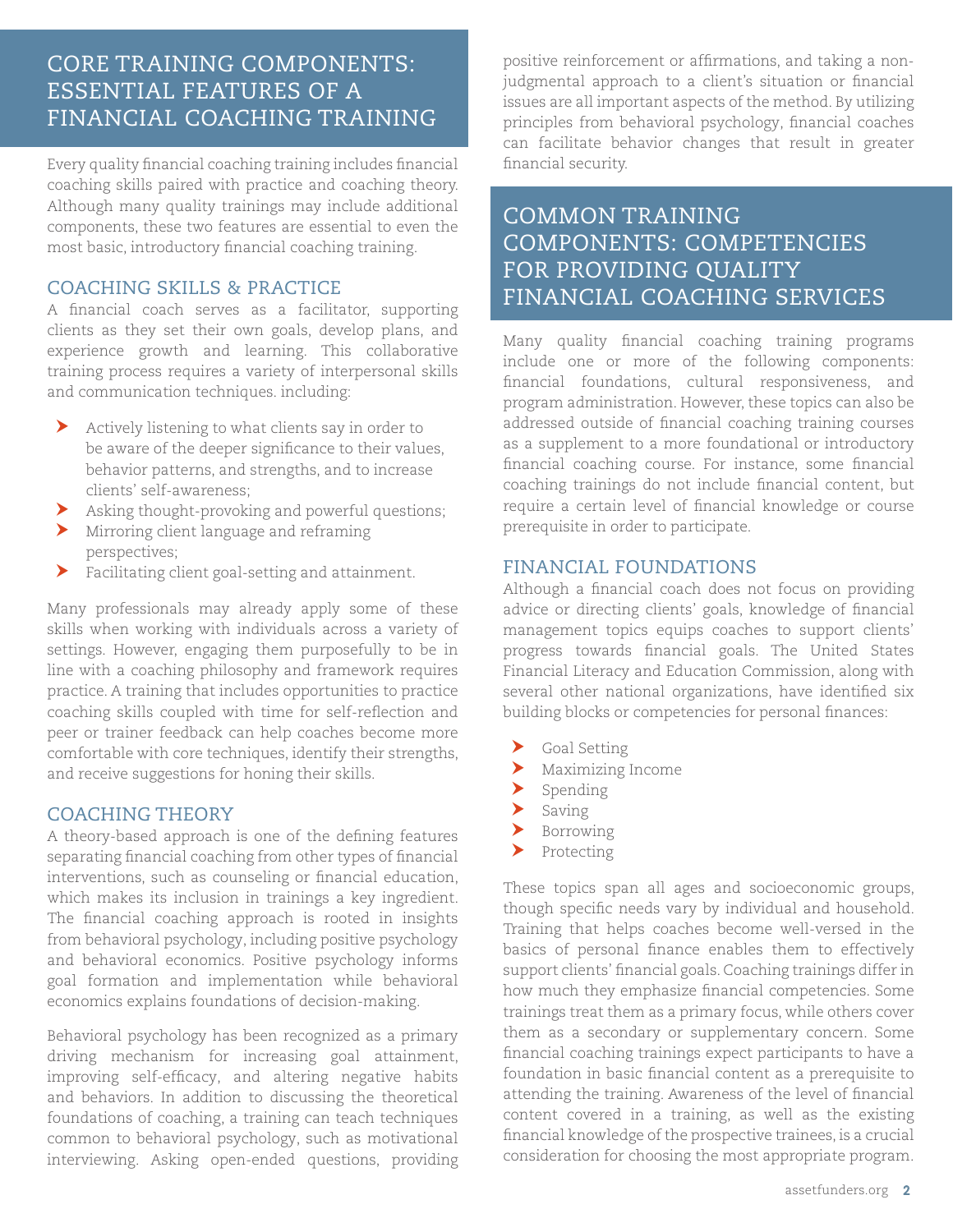### Administration: Running a Financial Coaching Program

### ▶ Outreach, Marketing, Engagement

Surveys indicate that financial coaches, managers, and funders consider client engagement and retention important for the continued improvement of financial coaching programs. A financial coaching training that covers effective outreach, marketing, and engagement strategies can help coaches create accessible and inclusive financial coaching programs. For example, a training may cover: tailoring the financial coaching messaging to resonate with a particular audience, the impact of cultural and socioeconomic factors on accessing programs, or strategies for creating culturally-relevant coaching resources. Understanding the target audience, potential barriers to involvement and follow-through and defining strategies for addressing them is critical to increasing both client engagement and coaching impact.

### $\blacktriangleright$  Data Collection

Understanding data collection is important for any financial coach. It is crucial for reporting to funders, for monitoring the effectiveness of coaching sessions and for the success of the coaching program as a whole. Understanding how to effectively use data collection to support program quality improvement can include training on collecting data consistently across clients. A training can also highlight approaches to integrating data collection into coaching so the process is less burdensome to both the coach and client.

### $\blacktriangleright$  Technology Skills

An understanding of available technology to support financial coaching may help coaches reach clients in new, more flexible ways. Training on client-facing technology such as smartphones or online applications may present opportunities for increased access to coaching services for certain populations, such as people with disabilities or young adults. Training on technological platforms for financial coaching can help a coach remain nimble and flexible to the needs and interests of the individual client.

### Cultural Responsiveness

Many training programs are making great strides in fostering awareness and responsiveness to the diverse population and cultures that they serve. Incorporating the topics of inclusion, accessibility, and equity into the training is valuable when individuals or organizations think about how to most effectively connect and resonate with their clientele. Some trainings focus on particular populations that are commonly served in the area where they are located, while others take a broader approach

and provide practitioners with tools and awareness to individually address the differing needs of clients.

At its foundation, the coaching approach requires coaches to understand and manage their own biases, and refrain from judging clients' decisions. Therefore, incorporating cultural or population-specific awareness of their clients' beliefs and experiences — as well as their own into initial or supplementary financial coaching training— is a key factor in choosing a training program.

# TRAINING CHARACTERISTICS: Considerations for a Sustainable Training Plan

### Training Logistics

Determining the most appropriate financial coaching training includes consideration of many factors including location, cost, and timing or duration of the training. Organizations and individuals must be aware of the factors that are most important to them. For instance, being able to send staff to trainings at regular intervals might be a key consideration for some, while others may find cost or location the major consideration. Deciding factors will vary significantly depending on the individual and the organization. Considering how each particular training option will fit into individual and organizational goals over time is vital.

#### CONTINUED SUPPORT AND LEARNING

Training and practicing to become a more effective financial coach is a continuous process requiring opportunities for ongoing skill development and learning. A trainer who checks in with past participants or has a structure in place that allows for trainee follow-up and support creates opportunities for continued learning and sharing of best practices. As a coach practices and builds competencies, opportunities to obtain input from the trainer foster continued growth. For example, a coach may submit a recorded session to a trainer for review and assessment. Some training programs may also offer online or remote programs or offer more advanced in-person training programs as an expansion of the more foundational trainings. Ultimately, any training is just a start; coaches need opportunities for continued growth along all of the dimensions outlined above.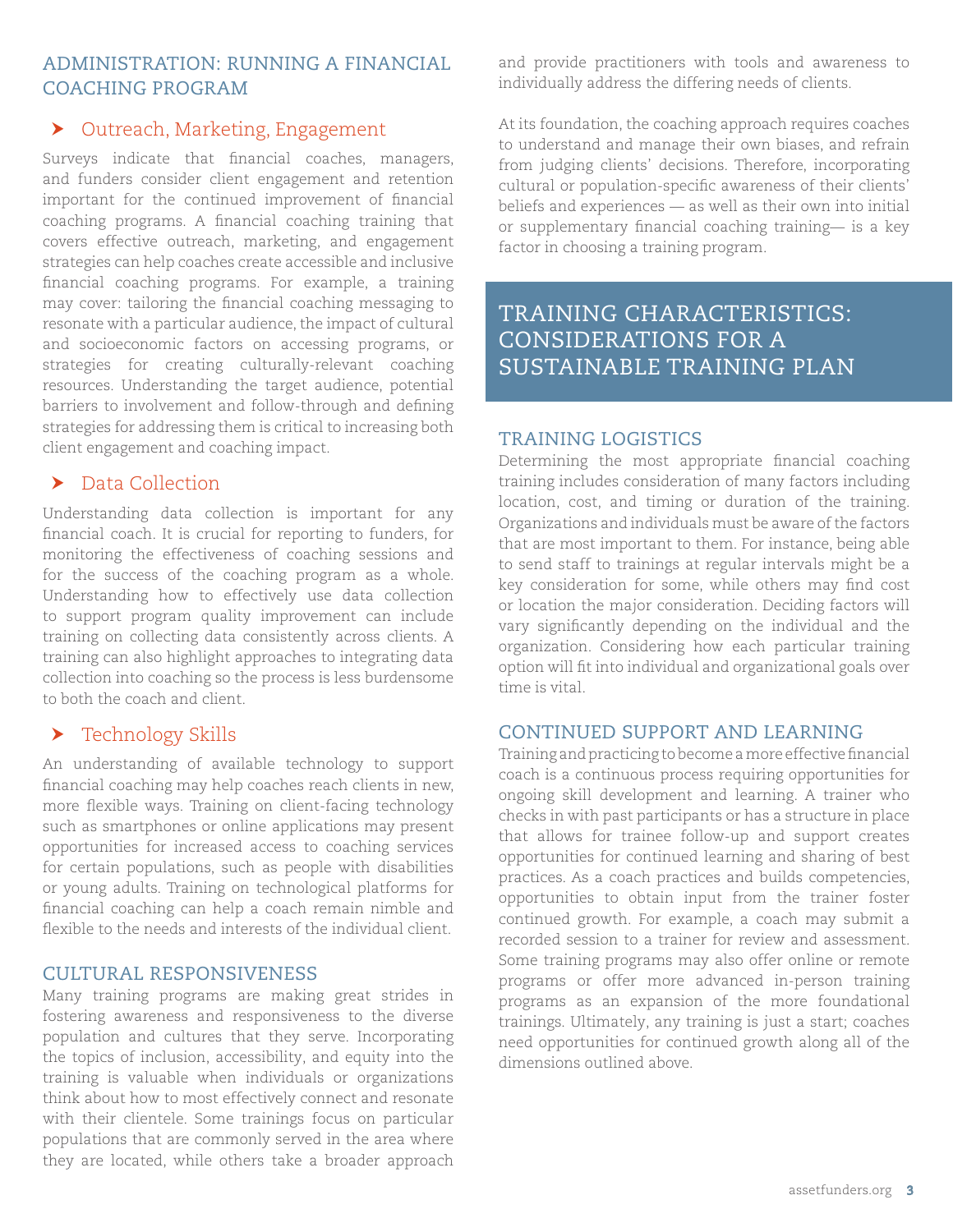# recommendations for Funders

Funders have an important role to play in supporting the professionalization of the financial coaching field; grantmaker priorities and behavior are crucial levers to encourage the strategic implementation of financial coaching and the effective training of coaches. Training and professional development are essential for professionalizing the field of financial coaching, yet practitioners are often unclear about how to assess and select training and professional development opportunities to meet their needs. In addition to encouraging grantees to leverage the financial coaching training rubric, following are five key considerations for funders interested in investing in the responsive and strategic funding of financial coaching training and professional development.

### Help Grantees Validly Assess Potential Training Programs

There is no one-size-fits-all approach to training and professional development. While logistics and cost often drive the selection of a training program; within those parameters, organizations must assess the knowledge, skills, competencies and expertise that their coaches need to build. The financial coaching training rubric can be an especially useful tool in helping organizations determine specific training needs for their coaches and identify the training program that truly meets those needs.

In some cases, more than one training course may be necessary. For example, an organization may have coaches who are strong on financial content knowledge, but light on coaching skills and theory. In other cases, a coach may need to build financial content as well as coaching skills. Based on the varying competencies of their coaches and on the content included in the training, organizations may need to have a different training approach for different coaches. As a funder, ensure that your grant outcomes are aligned with the coaching strategy of your grantee. Funders play a key role by encouraging grantees to participate in thoughtful assessment of how to maximize the training and development of their coaches.

### Encourage Marketing & Outreach Training Programs

Strong program administration—including effective strategies for conducting outreach and marketing are essential components of an effective financial coaching program. Successful programs usually include a built-in process to regularly assess client needs and customer satisfaction. Financial coaching programs are no exception. This type of valuable feedback allows the organization to make revisions and enhancements to

their program to better meet client needs. Customer satisfaction should be assessed on the coaching services provided, the accessibility of the program services, and on the client's ability to make changes as a result of interactions with the coach. Funders can encourage grantees to seek training programs that provide guidance on effective marketing and outreach approaches.

TRAINING IS ESSENTIAL for professionalizing the field of financial coaching, yet practitioners are often unclear about how to assess and select training and professional development opportunities to meet their needs.

### Nurture your Grantees to Explore WAYS TO TAP TECHNOLOGY

The training rubric encourages organizations to consider ways that technology can be used to reach clients in new, more flexible ways; however, more progress needs to be made in developing, integrating and training coaches on how to successfully incorporate technology into their coaching practice. This presents an opportunity for funders to support pilot demonstrations incorporating technology into financial coaching programs. Pilot demonstrations will help the field understand how technology can enhance coaching services and may expand access of coaching services to additional populations including rural populations and young adults.